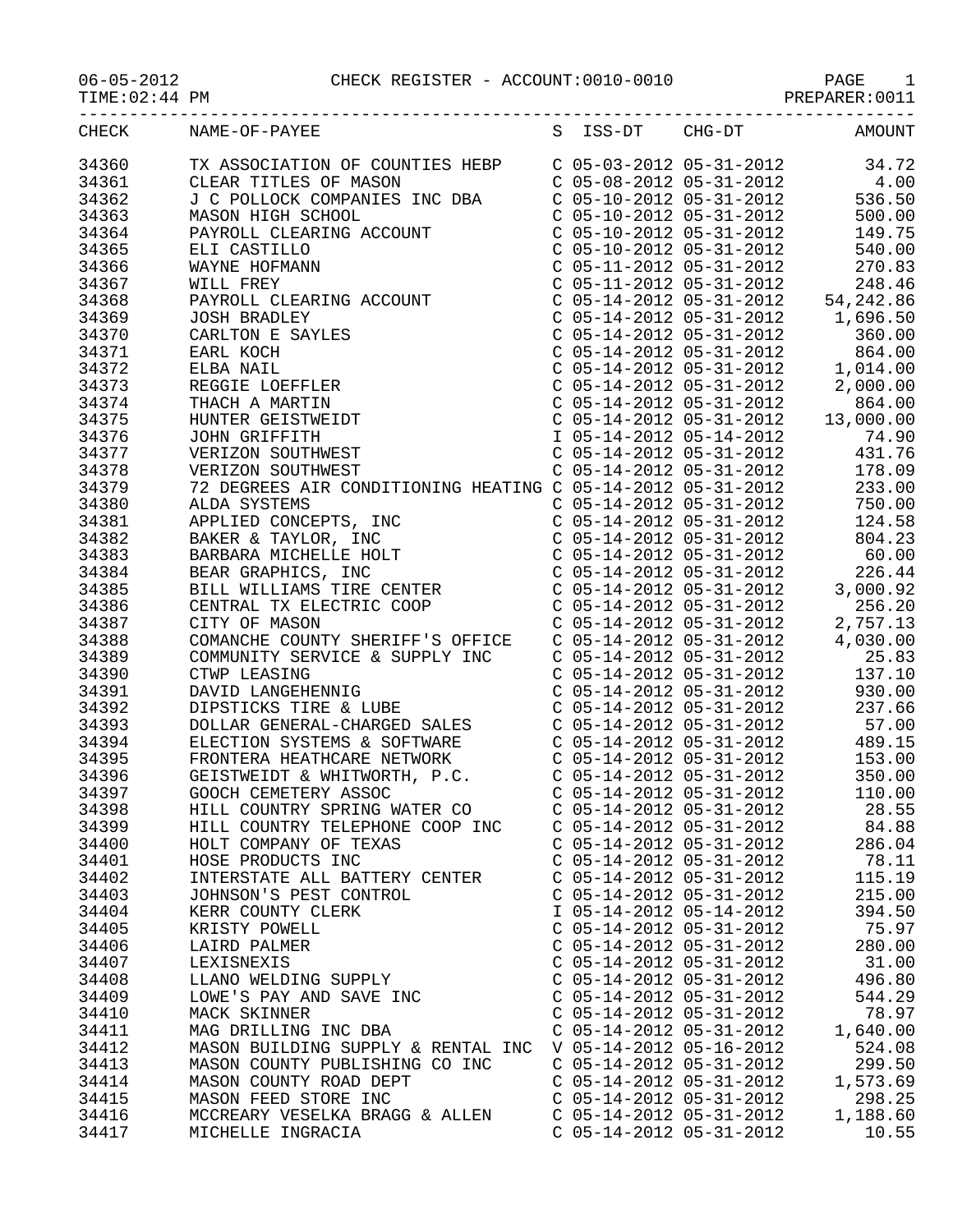06-05-2012 CHECK REGISTER - ACCOUNT:0010-0010 PAGE 2

| $06 - 05 - 2012$ |  |  |
|------------------|--|--|
|                  |  |  |

|  |  |  |  |  | PREPARER.UUI. |  |  |  |
|--|--|--|--|--|---------------|--|--|--|
|  |  |  |  |  |               |  |  |  |

| $U0-U5-ZULZ$<br>TIME: 02:44 PM | PAGE 2 PAGE 2<br>PREPARER:0011                                                                                                                                                                                                       |                                                                               |                                                                                                                                                                                                                                                                                    |
|--------------------------------|--------------------------------------------------------------------------------------------------------------------------------------------------------------------------------------------------------------------------------------|-------------------------------------------------------------------------------|------------------------------------------------------------------------------------------------------------------------------------------------------------------------------------------------------------------------------------------------------------------------------------|
| CHECK                          | NAME-OF-PAYEE                                                                                                                                                                                                                        | S ISS-DT CHG-DT                                                               | AMOUNT                                                                                                                                                                                                                                                                             |
| 34418                          | NANCY SCHOLIBO                                                                                                                                                                                                                       |                                                                               | $\left( \begin{array}{llllll} \mbox{C} & 05\mbox{-}14\mbox{-}2012 & 05\mbox{-}31\mbox{-}2012 & 145.60 \\ \mbox{C} & 05\mbox{-}14\mbox{-}2012 & 05\mbox{-}31\mbox{-}2012 & 150.00 \\ \mbox{C} & 05\mbox{-}14\mbox{-}2012 & 05\mbox{-}31\mbox{-}2012 & 60.00 \\ \end{array} \right)$ |
| 34419                          | OFFICE OF THE SECRETARY OF STATE                                                                                                                                                                                                     |                                                                               |                                                                                                                                                                                                                                                                                    |
| 34420                          |                                                                                                                                                                                                                                      |                                                                               |                                                                                                                                                                                                                                                                                    |
| 34421                          | PAM BEAM<br>PARTS PLUS<br>PARTS PLUS<br>POSTMASTER<br>QUILL CORPORATION<br>ROBERTS TRUCK CENTER                                                                                                                                      | $C$ 05-14-2012 05-31-2012                                                     | 23.75                                                                                                                                                                                                                                                                              |
| 34422                          |                                                                                                                                                                                                                                      |                                                                               | $C$ 05-14-2012 05-31-2012 429.34                                                                                                                                                                                                                                                   |
| 34423                          |                                                                                                                                                                                                                                      | $C$ 05-14-2012 05-31-2012                                                     | 76.00                                                                                                                                                                                                                                                                              |
| 34424                          |                                                                                                                                                                                                                                      |                                                                               | 671.48                                                                                                                                                                                                                                                                             |
| 34425                          |                                                                                                                                                                                                                                      | C 05-14-2012 05-31-2012<br>C 05-14-2012 05-31-2012<br>C 05-14-2012 05-31-2012 | 746.16                                                                                                                                                                                                                                                                             |
| 34426                          |                                                                                                                                                                                                                                      |                                                                               | 5,820.00                                                                                                                                                                                                                                                                           |
| 34427                          | SAN ANTONIO BRAKE & CLUTCH SERVICE C 05-14-2012 05-31-2012                                                                                                                                                                           |                                                                               | 91.79                                                                                                                                                                                                                                                                              |
| 34428                          | SCHOLASTIC LIBRARY PUBLISHING                                                                                                                                                                                                        | C 05-14-2012 05-31-2012                                                       | 175.56                                                                                                                                                                                                                                                                             |
| 34429                          |                                                                                                                                                                                                                                      | $C$ 05-14-2012 05-31-2012                                                     |                                                                                                                                                                                                                                                                                    |
|                                | <b>SCRIPT SHOPPE</b>                                                                                                                                                                                                                 |                                                                               | 7.72                                                                                                                                                                                                                                                                               |
| 34430                          | SMITH STEEL                                                                                                                                                                                                                          | C 05-14-2012 05-31-2012<br>C 05-14-2012 05-31-2012<br>C 05-14-2012 05-31-2012 | 2,000.00                                                                                                                                                                                                                                                                           |
| 34431                          | STROEHER & SON, INC.                                                                                                                                                                                                                 |                                                                               | 6,780.67                                                                                                                                                                                                                                                                           |
| 34432                          | SYNERGY TELECOM SERVICE CO INC                                                                                                                                                                                                       | $C$ 05-14-2012 05-31-2012                                                     | 340.80                                                                                                                                                                                                                                                                             |
| 34433                          | TEXAS COMMUNICATIONS                                                                                                                                                                                                                 | $C$ 05-14-2012 05-31-2012                                                     | 298.91                                                                                                                                                                                                                                                                             |
| 34434                          | THE LIBRARY STORE, INC.                                                                                                                                                                                                              | $C$ 05-14-2012 05-31-2012                                                     | 208.24                                                                                                                                                                                                                                                                             |
| 34435                          | THE PRODUCTIVITY CENTER<br>TX PUBLIC HEALTH ASSOCIATION                                                                                                                                                                              | C 05-14-2012 05-31-2012<br>C 05-14-2012 05-31-2012<br>C 05-14-2012 05-31-2012 | 295.00                                                                                                                                                                                                                                                                             |
| 34436                          |                                                                                                                                                                                                                                      |                                                                               | 120.00                                                                                                                                                                                                                                                                             |
| 34437                          | UNIFIRST                                                                                                                                                                                                                             |                                                                               | 449.71                                                                                                                                                                                                                                                                             |
| 34438                          | VERIZON COMMUNICATIONS                                                                                                                                                                                                               | $C$ 05-14-2012 05-31-2012                                                     | 195.04                                                                                                                                                                                                                                                                             |
| 34439                          | VERIZON SOUTHWEST                                                                                                                                                                                                                    | $C$ 05-14-2012 05-31-2012                                                     | 729.05                                                                                                                                                                                                                                                                             |
| 34440                          | WALMART COMMUNITY/GEMB                                                                                                                                                                                                               | C 05-14-2012 05-31-2012<br>C 05-14-2012 05-31-2012<br>C 05-14-2012 05-31-2012 | 50.93                                                                                                                                                                                                                                                                              |
| 34441                          | WARREN CAT                                                                                                                                                                                                                           |                                                                               | 1,214.20                                                                                                                                                                                                                                                                           |
| 34442                          | WATSON AUTO PARTS INC<br>WEBER CHEVEON                                                                                                                                                                                               |                                                                               | 691.51                                                                                                                                                                                                                                                                             |
| 34443                          |                                                                                                                                                                                                                                      | $C$ 05-14-2012 05-31-2012                                                     | 97.37                                                                                                                                                                                                                                                                              |
| 34444                          |                                                                                                                                                                                                                                      |                                                                               | $C$ 05-14-2012 05-31-2012 248.95                                                                                                                                                                                                                                                   |
| 34445                          | WEBER CHEVRON<br>WEST CENTRAL WIRELESS<br>XEROX CORPORATION                                                                                                                                                                          | $C$ 05-14-2012 05-31-2012                                                     | 322.61                                                                                                                                                                                                                                                                             |
| 34446                          | ZESCH & PICKETT<br>JERRY BEARDEN C 05-14-2012 05-31-2012<br>RESEARCH TECHNOLOGY INTERNATIONAL C C 05-15-2012 05-31-2012                                                                                                              |                                                                               | 185.00                                                                                                                                                                                                                                                                             |
| 34447                          |                                                                                                                                                                                                                                      |                                                                               | 234.00                                                                                                                                                                                                                                                                             |
| 34448                          |                                                                                                                                                                                                                                      |                                                                               | 2,995.00                                                                                                                                                                                                                                                                           |
| 34449                          | STANLEY TOEPPICH C 05-15-2012 05-31-2012<br>MASON BUILDING SUPPLY & RENTAL INC C 05-16-2012 05-31-2012 524.08                                                                                                                        |                                                                               |                                                                                                                                                                                                                                                                                    |
| 34450                          |                                                                                                                                                                                                                                      |                                                                               |                                                                                                                                                                                                                                                                                    |
| 34451                          | FRONTERA HEATHCARE NETWORK                                                                                                                                                                                                           | C 05-24-2012 05-31-2012                                                       | 155.93                                                                                                                                                                                                                                                                             |
| 34452                          | GILLESPIE EMER MED ASSOC                                                                                                                                                                                                             | C 05-24-2012 05-31-2012<br>I 05-24-2012 05-24-2012                            | 230.21                                                                                                                                                                                                                                                                             |
| 34453                          | HILL COUNTRY MEM HOSPITAL<br>MICHELLE CHAPMAN                                                                                                                                                                                        |                                                                               | 513.02                                                                                                                                                                                                                                                                             |
| 34454                          | MICHELLE CHAPMAN                                                                                                                                                                                                                     | $C$ 05-24-2012 05-31-2012                                                     | 600.00                                                                                                                                                                                                                                                                             |
| 34455                          | <b>SCRIPT SHOPPE</b>                                                                                                                                                                                                                 | $C$ 05-24-2012 05-31-2012                                                     | 1,080.38                                                                                                                                                                                                                                                                           |
| 34456                          |                                                                                                                                                                                                                                      |                                                                               |                                                                                                                                                                                                                                                                                    |
| 34457                          | 72 DEGREES AIR CONDITIONING HEATING C 05-24-2012 05-31-2012 297.00<br>ALAMO IRON WORKS INC C 05-24-2012 05-31-2012 6,768.80<br>BEAR GRAPHICS, INC C 05-24-2012 05-31-2012 541.65<br>CENTURYLINK QCC C 05-24-2012 05-31-2012 87.85    |                                                                               |                                                                                                                                                                                                                                                                                    |
| 34458                          |                                                                                                                                                                                                                                      |                                                                               |                                                                                                                                                                                                                                                                                    |
| 34459                          |                                                                                                                                                                                                                                      |                                                                               |                                                                                                                                                                                                                                                                                    |
| 34460                          |                                                                                                                                                                                                                                      |                                                                               |                                                                                                                                                                                                                                                                                    |
| 34461                          |                                                                                                                                                                                                                                      |                                                                               |                                                                                                                                                                                                                                                                                    |
| 34462                          |                                                                                                                                                                                                                                      |                                                                               |                                                                                                                                                                                                                                                                                    |
| 34463                          |                                                                                                                                                                                                                                      |                                                                               |                                                                                                                                                                                                                                                                                    |
| 34464                          |                                                                                                                                                                                                                                      |                                                                               |                                                                                                                                                                                                                                                                                    |
| 34465                          |                                                                                                                                                                                                                                      |                                                                               |                                                                                                                                                                                                                                                                                    |
| 34466                          |                                                                                                                                                                                                                                      |                                                                               |                                                                                                                                                                                                                                                                                    |
| 34467                          | ERAR GRAPHILS,<br>CENTURYLINK QCC<br>CLYDE MARTIN<br>CTWP LEASING C 05-24-2012 05-31-2012<br>DEBBIE OWEN DBA I 05-24-2012 05-24-2012 47.00<br>FOURTH COURT OF APPEALS I 05-24-2012 05-24-2012 315.00<br>TILI, COUNTRY AUTO GLASS C 0 |                                                                               |                                                                                                                                                                                                                                                                                    |
| 34468                          |                                                                                                                                                                                                                                      |                                                                               | $\left( \begin{array}{ccc} \text{C} & 05-24-2012 & 05-31-2012 & 220.00 \\ \text{I} & 05-24-2012 & 05-24-2012 & 42.00 \\ \text{C} & 05-24-2012 & 05-31-2012 & 350.00 \end{array} \right)$<br>220.00                                                                                 |
| 34469                          |                                                                                                                                                                                                                                      |                                                                               | 42.00                                                                                                                                                                                                                                                                              |
| 34470                          |                                                                                                                                                                                                                                      |                                                                               |                                                                                                                                                                                                                                                                                    |
| 34471                          | ראס BRADLEY<br>KATHRYN MARTIN DBA<br>LEXIS NEXIS<br>LINDA IT                                                                                                                                                                         |                                                                               | $C$ 05-24-2012 05-31-2012 105.00                                                                                                                                                                                                                                                   |
| 34472                          |                                                                                                                                                                                                                                      |                                                                               |                                                                                                                                                                                                                                                                                    |
| 34473                          | LINDA WILLIAMS<br>LORD AECK SARGENT<br>LUGIO MOTI                                                                                                                                                                                    |                                                                               | C $05-24-2012$ $05-31-2012$ $104.00$<br>C $05-24-2012$ $05-31-2012$ $2,618.46$                                                                                                                                                                                                     |
| 34474                          | LUCIO MORA                                                                                                                                                                                                                           |                                                                               | 1,174.08                                                                                                                                                                                                                                                                           |
| 34475                          | NUWAY INC                                                                                                                                                                                                                            | C 05-24-2012 05-31-2012<br>C 05-24-2012 05-31-2012                            | 39.00                                                                                                                                                                                                                                                                              |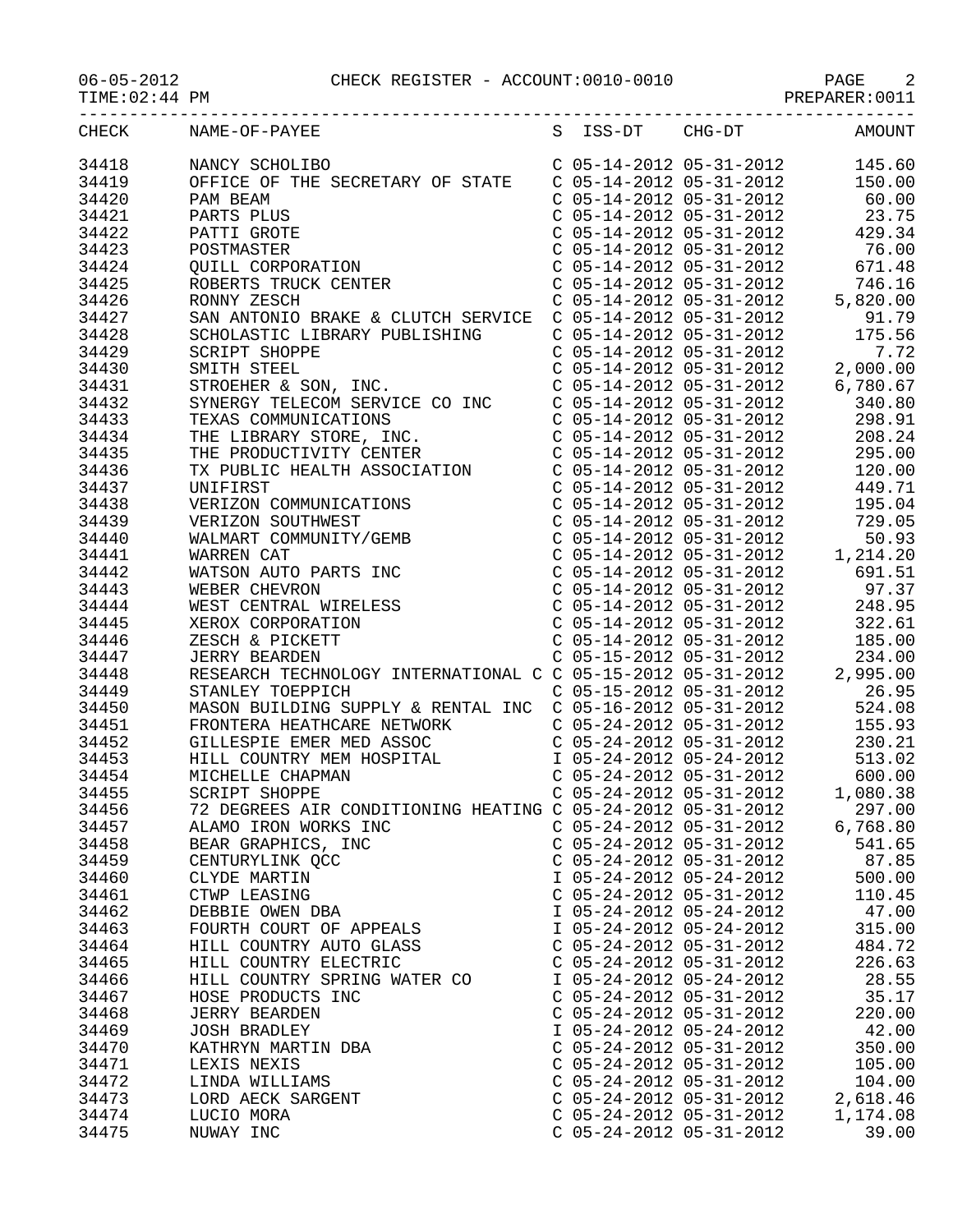| <b>CHECK</b> | NAME-OF-PAYEE                   | S | ISS-DT                    | CHG-DT                    | AMOUNT    |
|--------------|---------------------------------|---|---------------------------|---------------------------|-----------|
|              |                                 |   |                           |                           |           |
| 34476        | PATTI GROTE                     |   |                           | I 05-24-2012 05-24-2012   | 551.09    |
| 34477        | OUILL CORPORATION               |   | $C$ 05-24-2012 05-31-2012 |                           | 485.34    |
| 34478        | RELIABLE TIRE DISPOSAL          |   | $C$ 05-24-2012 05-31-2012 |                           | 50.00     |
| 34479        | SHELL FLEET PLUS                |   | $C$ 05-24-2012 05-31-2012 |                           | 580.66    |
| 34480        | TX AGRILIFE EXTENSION SERVICE   |   | I 05-24-2012 05-24-2012   |                           | 275.00    |
| 34481        | TX ASSOC OF COUNTIES            |   |                           | $C$ 05-24-2012 05-31-2012 | 26,703.00 |
| 34482        | TYLER BOBINMYER                 |   | $C$ 05-24-2012 05-31-2012 |                           | 1,183.25  |
| 34483        | VERIZON SOUTHWEST               |   | $C$ 05-24-2012 05-31-2012 |                           | 222.98    |
| 34484        | WALMART COMMUNITY/GEMB          |   | $C$ 05-24-2012 05-31-2012 |                           | 19.53     |
| 34485        | WARREN CAT                      |   | $C$ 05-24-2012 05-31-2012 |                           | 674.60    |
| 34486        | WEST CENTRAL WIRELESS           |   | $C$ 05-24-2012 05-31-2012 |                           | 96.43     |
| 34487        | KATHRYN L CHENAULT              |   | I 05-24-2012 05-24-2012   |                           | 23.00     |
| 34488        | HUNTER GEISTWEIDT               |   | $C$ 05-25-2012 05-31-2012 |                           | 9,500.00  |
| 34489        | PAYROLL CLEARING ACCOUNT        |   | $C$ 05-30-2012 05-31-2012 |                           | 87,509.03 |
| 34490        | CONSTABLE BRUCE ELFANT, PCT 5   |   | I 05-30-2012 05-30-2012   |                           | 70.00     |
| 34491        | CONSTABLE KEN JANNERETH         |   | I 05-30-2012 05-30-2012   |                           | 60.00     |
| 34492        | PENNY YOUNGBLOOD                |   | I 05-30-2012 05-30-2012   |                           | 239.30    |
| 34493        | SHERIFF KELLY S ROWE            |   | I 05-30-2012 05-30-2012   |                           | 60.00     |
| 34494        | DANNETTE TUCKER                 |   | I 05-31-2012 05-31-2012   |                           | 254.00    |
| 34495        | COOL-AIR INC                    |   | I 05-31-2012 05-31-2012   |                           | 3,112.39  |
| 34496        | TX ASSOCIATION OF COUNTIES HEBP |   | I 05-31-2012 05-31-2012   |                           | 754.59    |
| 34497        | CAPITAL ONE BANK (USA) N.A.     |   | I 05-31-2012 05-31-2012   |                           | 3,593.14  |